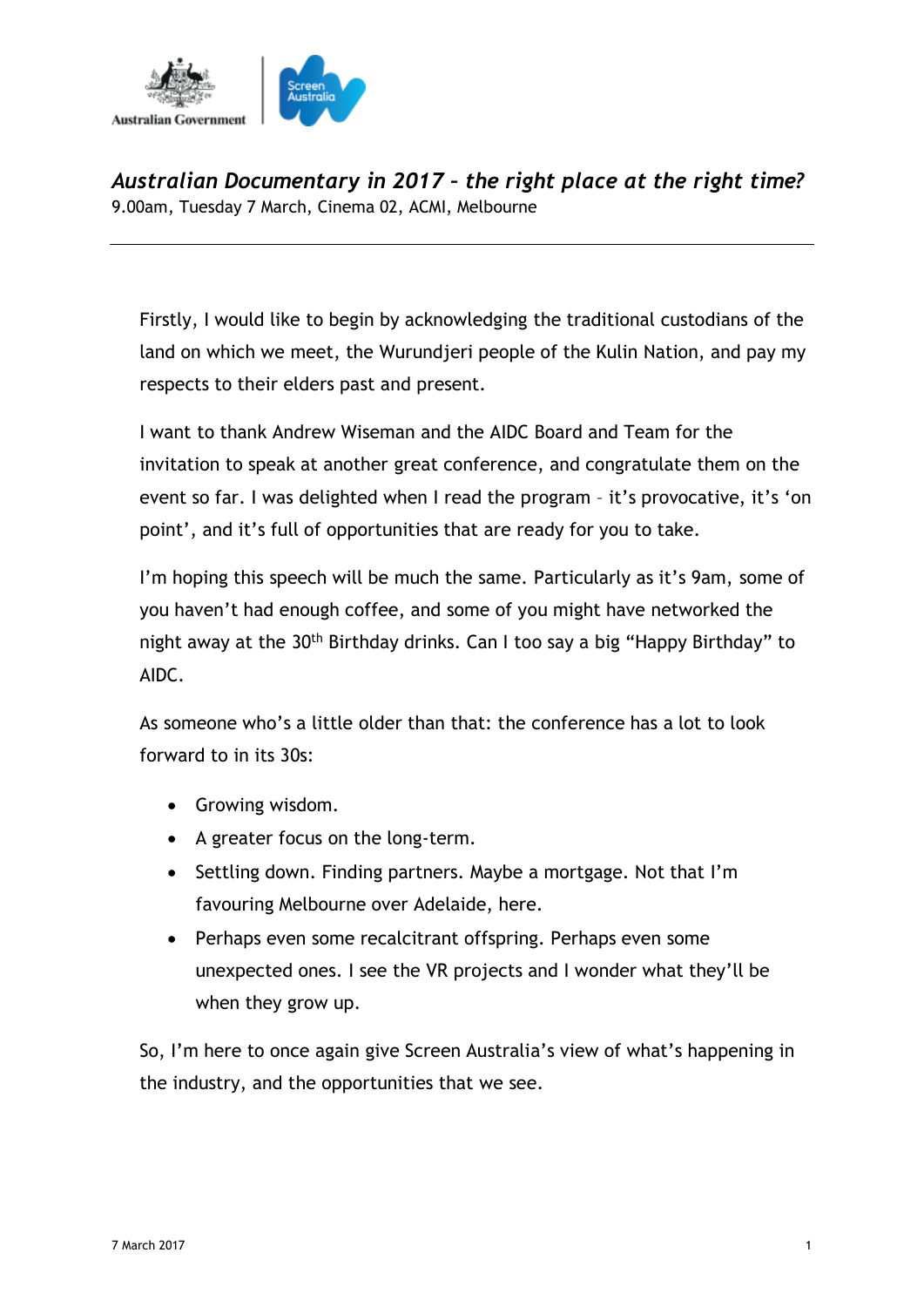

First – to be provocative. This session is titled "Australian Documentary in 2017 – the right place at the right time?" My answer to that question is – "Yes." **An unabashed, unqualified, "Yes."**

Some of you I am sure will be thinking:

- "Did Graeme drink too many welcome drinks last night?" or;
- "Great: another invite to drink the Screen Australia Kool-Aid", or;
- "Doesn't he get it? Things have never been *harder*."

I do get it. We do get it. There are challenges for the documentary sector, just as there are for *all* parts of the sector. We must, however, always recognise the opportunities and support we are given. We must recognise the achievements of those in your area, and throughout our industry as a whole, and learn from them.

As I have said many times since I arrived home to Australia a couple of years ago: the biggest issues I see for the future of our sector are not about money, but rather a lack of understanding of how the industry works globally. From this comes an almost wilful lack of recognition of the extraordinary level of business support and funding available here compared to elsewhere, and lastly a profound negativity washing around which doesn't help any of you, us, or the industry.

Ok, mantra repeated, Let's go through some of the challenges, without sugarcoating them.

Screen Australia's budget has been reduced significantly in recent years – I was amazed that even last night I had to say this as though it was a new thing that people had never heard before. In response, we've cut costs massively, we've reorganised, we've saved, we've done everything we can to insulate program funding. We have *added* programmes and initiatives, but cut staff and costs by almost fifty per cent.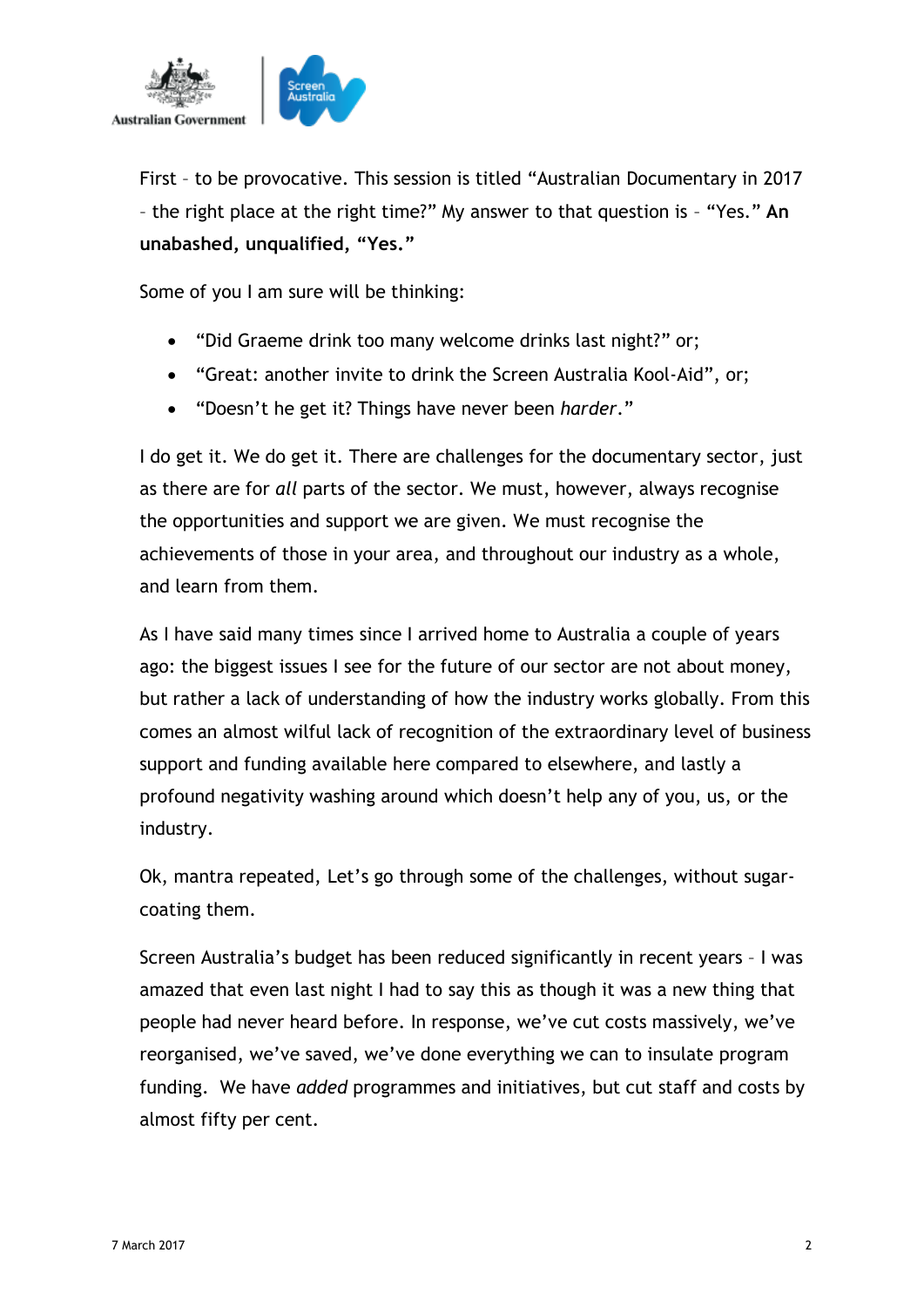

We are laying the groundwork for more changes right now, and will always look for more efficiency so that as much of our budget ends up in the industry's hands as it can. But as I warned at this event last year, and as we mentioned in our Roadshows in November and December, this is the financial year that our on-screen funding drops steeply: our direct on-screen project funding is going down by five to six per cent across the board to all areas.

What does that mean for you? Less money from us, obviously. We're trying to do more with less – spread our direct funding around, target it to projects that absolutely fit our reason for being. Unfortunately, Liz and her team will have to say "No" to projects that might have secured funding in the past.

Please can I ask that this time you hear me say this. Some of you have to accept it, be polite about it and work out what it means for your current slate and business plan. Especially as we still are spending more in this area than any other – which in itself is remarkable and something we look at.

However, in perhaps more gladdening news, later on in the speech I'll detail what we're looking for when we allocate our direct funding.

I would like to stress again and please note it, that we are **still** allocating significant funds. There are **still** major monies coming from the offsets, which to date remain uncapped. We in Australia are offered more government support than any other place I have worked. If your funding model for your project, or worse, your entire business, relies majorly on Federal and State funding, then you are not coming from a position of strength, or in most cases, logic. It is not going to be a real or good plan or strategy and you are unlikely to be here in the mid, let alone long, term.

We do know that times are tricky elsewhere here in Australia. The ABC and SBS have their own funding challenges, and are, just as importantly, adjusting their production and distribution priorities as well.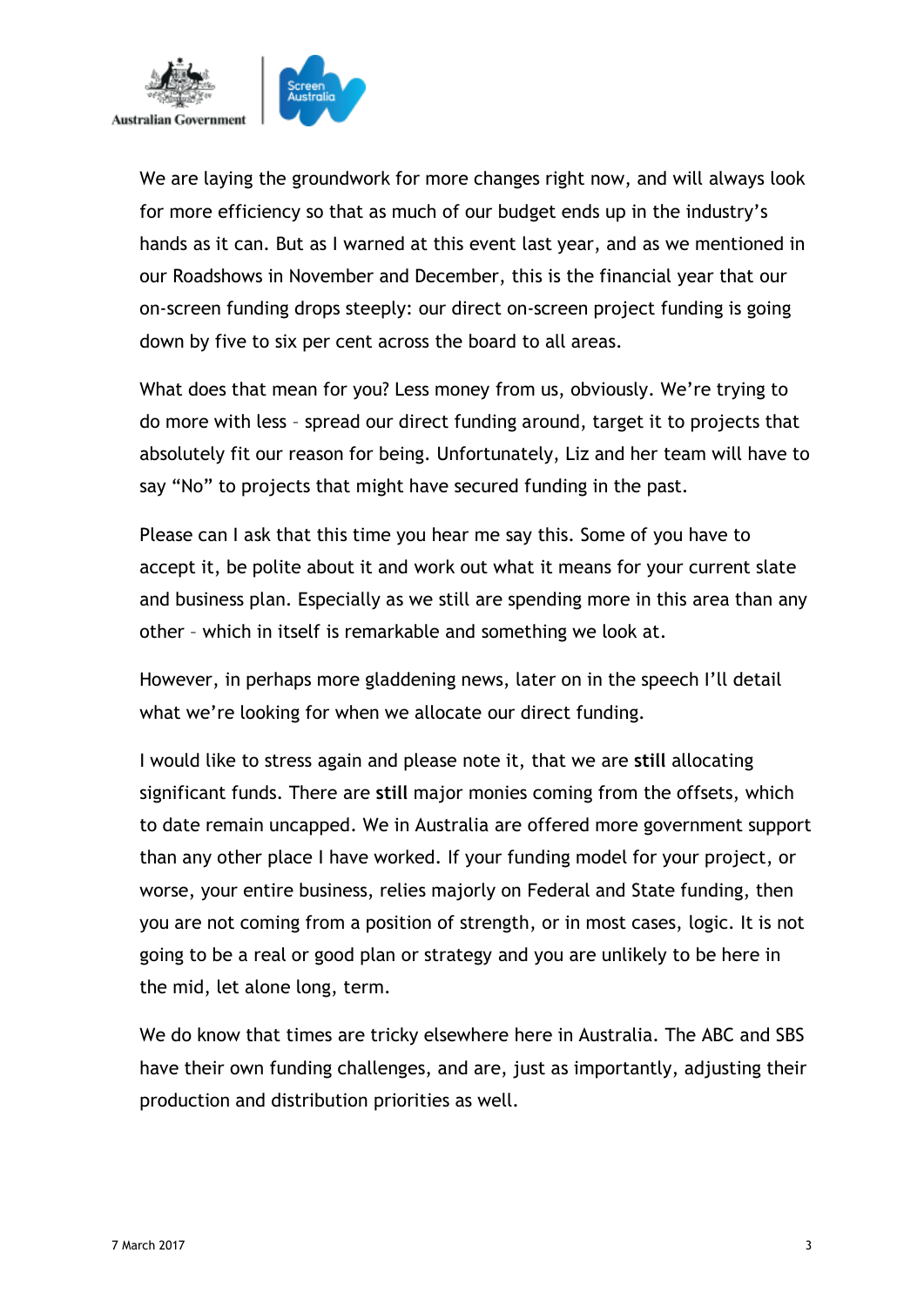

And the TV programming landscape is changing, with some documentaries finding that the door they used to fit through has changed shape – or slammed shut.

I do want to clearly draw a distinction here between funding reductions and priority changes. The first is a clear challenge for you to work through, around and overcome. With the latter, it may well be that the type of programme or its format is simply no longer viable for the key funders and distributors and, most importantly, the rapidly changing audience viewing patterns. In which case, you and your project should adapt – or drop it and move on to something else.

Of course, coming back to the real point I am trying to make once again: "with change comes opportunity". For example, I acknowledge the changes to *Catalyst* were/are controversial. But they provide some opportunities to independent producers, as does the ABC's iview Originals slate. You have to adapt – think of good products or services that did everything right but have gone the way of the dinosaurs – personal cameras, or, fax machines, anyone?

The question, of course, is how many programs – let's be frank, how many people – can fit through the doors. Well, applications for our funding are up. Way up. There have always been more producers than there are productions funded; more concepts than contracts. It is more competitive than ever, but judging from the tone of responses we get from many declined applicants: you would think they had no idea of the world they are operating in. It is 2017, not 2007. Or, Lord help us, from many we speak to, 1997.

Of course, we detest turning down good projects. We know we at times turn down good ideas, and we have to do it when we look across the vast range of applications we get at every point. And I'll admit that we don't always get it right, but please rest assured that we do our very best.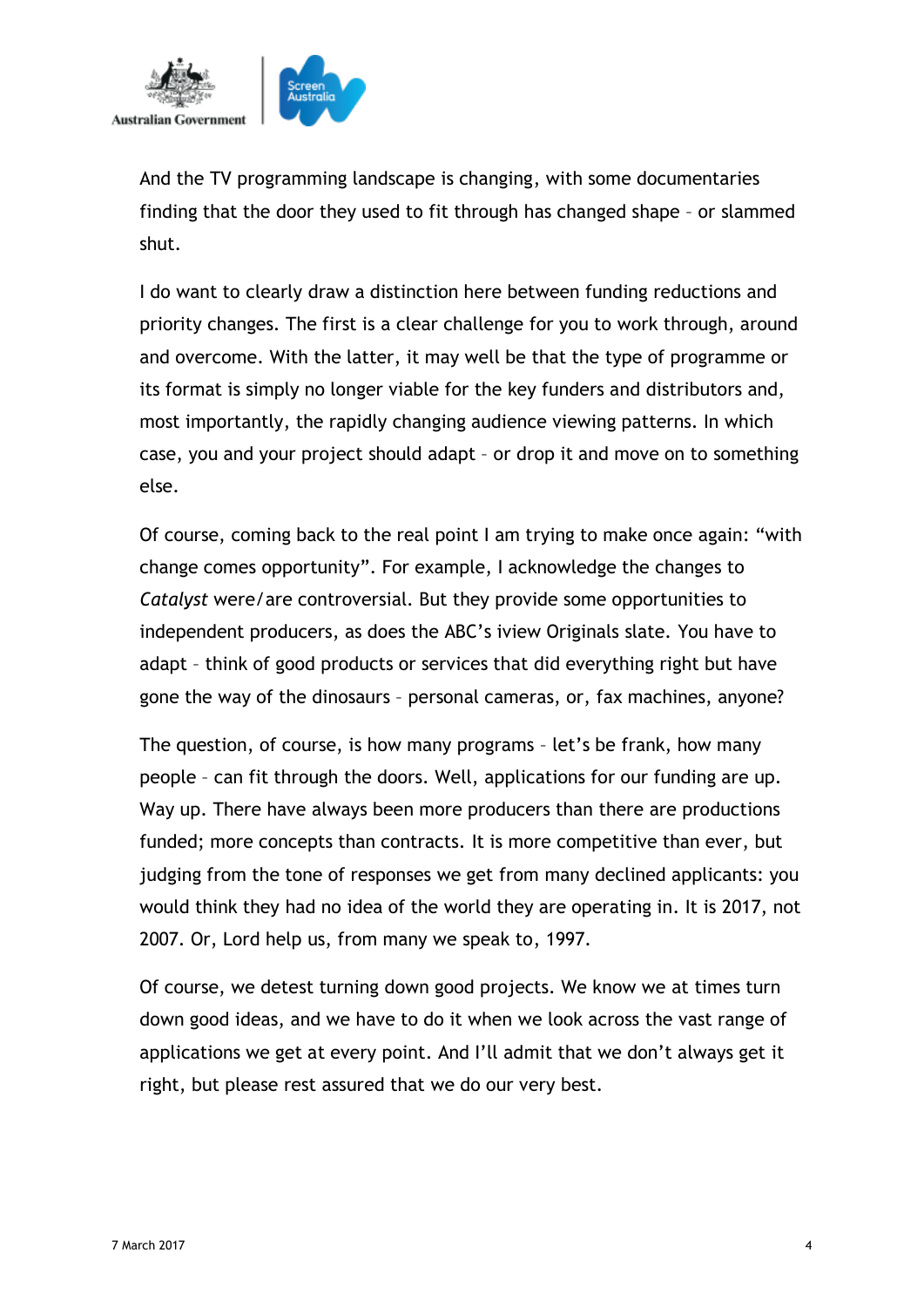

And – if those weren't enough hard truths – apparently we live in a 'post-truth' or 'post-fact' world. Apparently people are losing faith in politics. In a global community. In news. In the wider media. In the very idea of "truth" and "fact".

You'll hear it a lot this conference, but I'm going to say it now: if people are losing faith in shared facts, in communities, in all the threads that tie us together: your work is more important now than before.

Of course truth is real. **Facts matter**. Your work matters.

- Every story that explores the wondrous complexity of scientific discovery;
- every revelation of the power of nature;
- every insight into the possibilities of the human spirit is so important now.

These stories bring us together. And you bring us these stories. Through the countless hours spent developing, pitching, financing, negotiating, crafting these stories. The sleepless nights and sleep-deprived days. The places you've been and those you couldn't go to.

With the hustle, the pressure, the overheads, the bills – the need to keep moving, lest you start sinking – how can you stop? When do you get to take a breath, look back and reflect on your own work, and that of your peers?

Well, I'm going to celebrate your work right now – because it deserves it. We must note it and applaud it. You are doing **amazing** work.

I'm going to take time to do this. I think it's really, really important. Success doesn't just inspire and energise us – it **educates** us. Everyone in this room ought to be watching each other's work, and seeing each other's successes for what they really are – something for us all to be proud of. I am fairly sure however that not enough of you are watching enough of each other's work. You have to, it is not an option.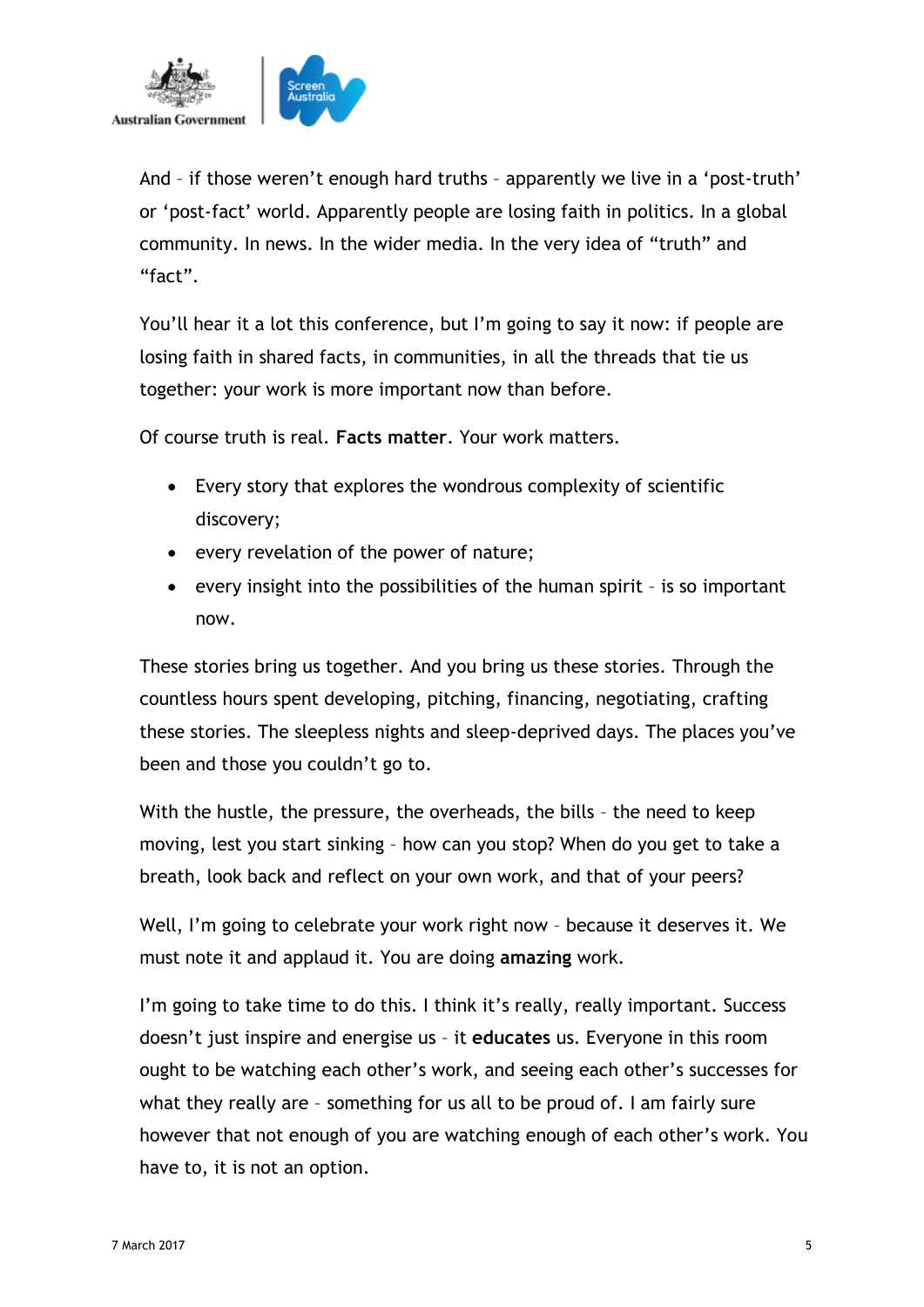

Now, at the risk of criticism for where our focus lies, 2016 was a massive year for feature documentary. Three films released last year cracked the top ten grossing Australian documentaries, excluding IMAX, of all time.<sup>1</sup> The reason I am looking at features at this point is less about focus on the medium, and more about lessons learnt and opportunities.

You know all about *Sherpa* and its wonderful success. Major success at festivals, awards, box office here, but, at the same time as its theatrical funding and release, there was major TV investment, and a release in 220 countries via Discovery.<sup>2</sup>

I want to talk about *Embrace* – a story that started with its audience through social media, stayed on course as the story grew, and grossed over one million dollars at the local box office. It sparked hundreds of on-demand screenings here and in the USA and it's still going. It's a story that splashed all across mainstream media and drove the conversation it wanted to achieve.

And I want to salute *Chasing Asylum* – an independently made, bold, striking journey into forbidden places.

Unfortunately I know I will have lost some of you. "What have these projects got to do with me?" "Why do I care?"

Again, you need to care. *Celebrate* their success. Make sure everyone you meet with knows about them and watches them. That helps us all. And what can you *learn* from their success, in terms of form, format, audience engagement, critical coverage, distribution platforms and partners? And, very importantly, in terms of **funders**.

When you see success, you have to be thinking: "How do I get some of that?"

.

<sup>1</sup> <https://www.screenaustralia.gov.au/sa/newsroom/news/2017/mr-170123-2016-review-2017-preview> <sup>2</sup> [https://www.screenaustralia.gov.au/getmedia/ed3c7529-70d1-499b-bbc9-63b4659d514e/SA-Annual-](https://www.screenaustralia.gov.au/getmedia/ed3c7529-70d1-499b-bbc9-63b4659d514e/SA-Annual-Report-2015-2016.pdf?ext=.pdf)[Report-2015-2016.pdf?ext=.pdf](https://www.screenaustralia.gov.au/getmedia/ed3c7529-70d1-499b-bbc9-63b4659d514e/SA-Annual-Report-2015-2016.pdf?ext=.pdf)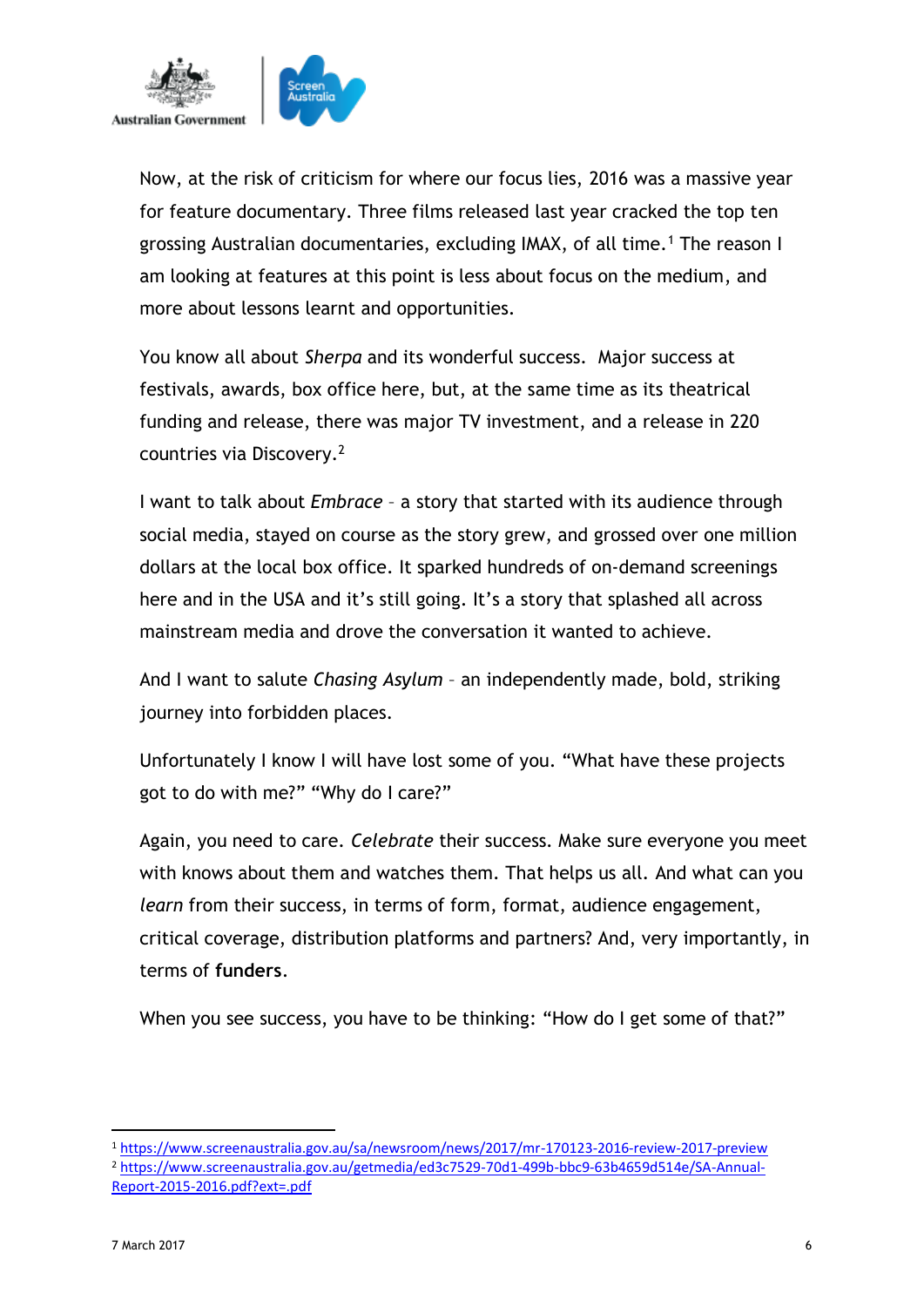

Something else to note: all three films were directed by women. At Screen Australia, we say "gender matters" a lot. I'm sure gender discrimination exists in the documentary sector, but while we're talking about successes, kudos to you: the documentary sector remains an obvious reply to any argument that "women don't want to direct", that "women don't want to tell stories", that "women only want to talk about women".

There's another great female director I want to mention – let's talk about Kitty Green. And, again, let's talk about mixed platforms being used for great content funding and distribution.

*Casting JonBenet* premiered at Sundance – and came third in a critics' poll of best documentary.

After the project had its premiere, Richard Harris, who was there, turned around, to see Ted Sarandos, the chief content officer for Netflix, taking in the reception of the film he's acquired.

You better believe that Netflix are aware of Australia, having bought the world on this and, also at the same time, another Australian title, as well as major territories on a third title. Kitty Green's success, working with Netflix, or the success of others like Ray Pedretti, can ripple out to you, if you reach out to it.

Another success story that's made an impact overseas is *Deep Water – The Real Story*. This powerful programme, broadcast on SBS, screened at Harvard in late January. There was a **two-hour** Q and A afterwards. In the room were serious people with serious ideas and serious money. What a great result – and at the same time – a great opportunity. As Good Pitch has brilliantly demonstrated over the last years there are major philanthropists and interested parties who could and would become involved in many and varied projects' funding and outreach – why aren't we all making use or more use of this possibility? We see the effect not just for the 18 films fortunate to go through the program and gain that financial and international boost, but also for the industry as a whole.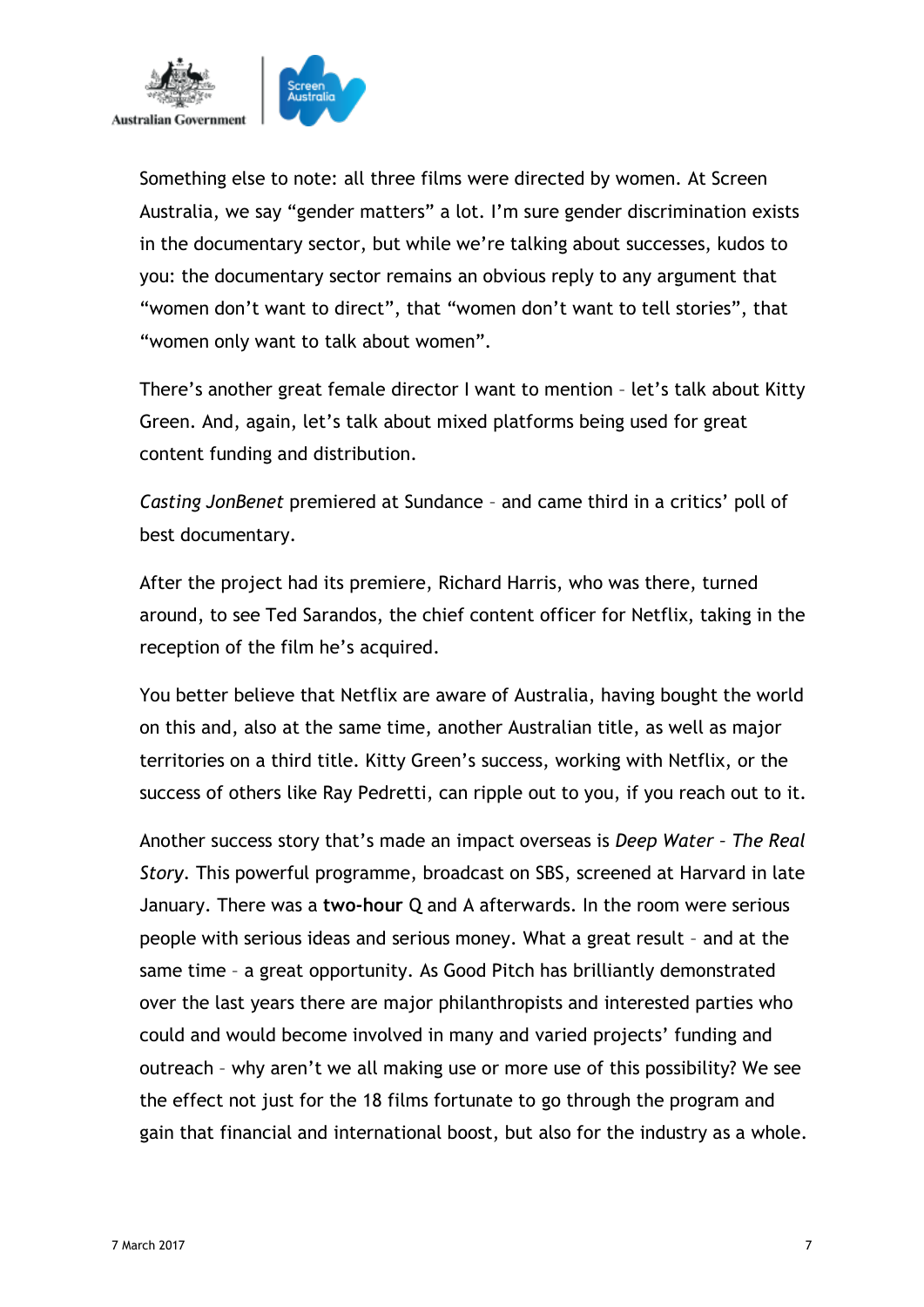

With shrinking budgets and rising levels of competition, this is the time to think widely and chase these opportunities with every ounce of your being.

And I'll stay with Blackfella to highlight another great and important show, the second series of *First Contact*: this was another fantastic, provocative, **bold**  concept that demands something of its viewers – and its participants. Six out of ten Australians have had little or no contact with Indigenous people – but the Screen Currency surveys found that 98 per cent of Australians watch Australian screen content. <sup>3</sup> The cultural impact of stories like *First Contact* cannot be underestimated – in living rooms, on mobile phones, in classrooms.

And while we're talking about race and power, let's mention *Pauline Hanson: Please Explain!* What an insight into the Senator who continues to make such an impact on our society. What an example of chasing the right story at the right time.

Let's talk about *Body Hack*, fusing science and style to explore the world's most extraordinary people and our own hidden potential.

Or *Matilda and Me* and *Martin Clunes: Islands of Australia*, which both cracked over a million average viewers according to OzTAM and RegionalTAM data<sup>4</sup>.

The Facebook stats we've seen from the ABC on *Black As* are amazing: millions of Facebook views with considerable click and completion rates.

To give you a break, and remind us all that we do work in a visual industry, here's a short clip showing just some of the stories that we know are making amazing impacts.

.

<sup>3</sup> [http://www.screenaustralia.gov.au/fact-finders/reports-and-key-issues/reports-and-discussion](http://www.screenaustralia.gov.au/fact-finders/reports-and-key-issues/reports-and-discussion-papers/screen-currency)[papers/screen-currency](http://www.screenaustralia.gov.au/fact-finders/reports-and-key-issues/reports-and-discussion-papers/screen-currency)

<sup>4</sup> Source: OzTAM and RegionalTAM, 5-city-metro, combined markets, total people, average audience, 28 day consolidated. Matilda and Me metro viewers = 831,000, Martin Clunes: Islands of Australia metro viewers = 822,000. Metropolitan data is copyright to OzTAM and Regional data is copyright to RegionalTAM. The data may not be reproduced, published or communicated (electronically or in hard copy) in whole or part without the prior consent of OzTAM or RegionalTAM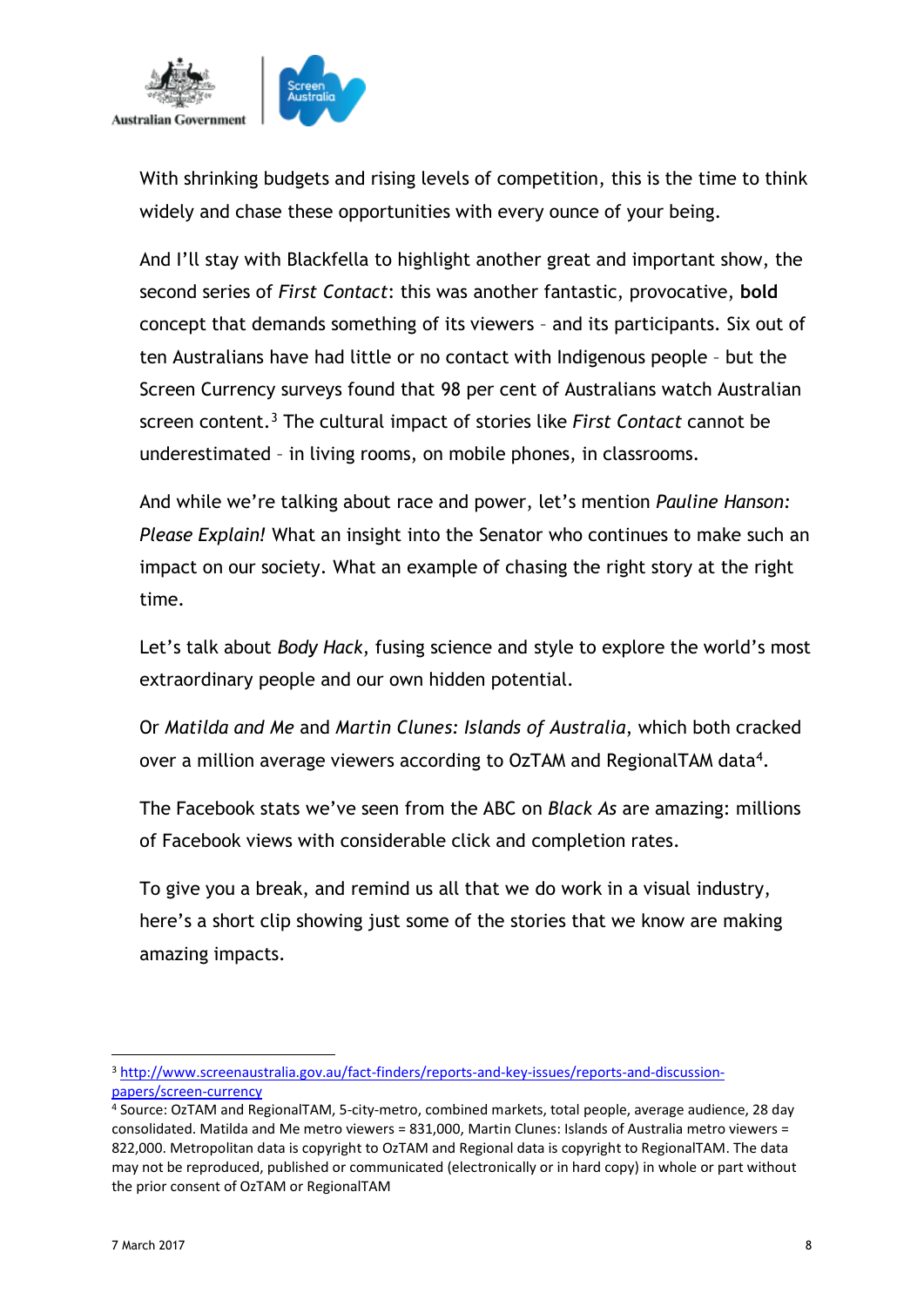

Yes – your content matters. Australian stories matter. Australian culture matters. I would have assumed that you will all have looked at the Screen Currency report – even just the summary – but am worryingly of the view that many of you haven't. I can't urge you enough to do so. Just search online for "Screen Australia Screen Currency".

Take one example of why it matters **to you**: did you know that Australian screen content attracts two hundred and thirty thousand international tourists to Australia every year – driving an estimated seven hundred and twenty five million dollars in spending? Your content helps drive that: *Aussie Gold Hunters*. *Islands of Oz*. (*PAUSE*) Maybe not *Ice Wars*. What can you do with this information?

For years we've been making motherhood statements about the value of your screen stories. Screen Currency provides a framework to establish that value. What instrumental impacts has your work had on our society: has it started a conversation, like *Embrace*, or *First Contact,* or *That Sugar Film*? Has it affected the way Australians see our institutions, like *Keeping Australia Alive, Miracle Hospital* and *Revolution School* or *Chasing Asylum*? Please read it and think about it and use the information for your benefit and that of all of us.

I am increasingly concerned that we regularly – no, mostly – find that the sector is not keeping itself up to date with changes, trends, facts, figures and reports. We and many others share information regularly. If you are not making the most of this you will at best be disadvantaged – but most likely, be left behind. It is not up to us to make the most of information, nor up to us to ensure you adapt – it is your responsibility. Being almost as blunt as Brian Rosen a few years back, if some of you disappear, the sector is not going to notice or be lessened – there are so many working in the space. It is up to us to have regard to the sector as a whole, but to you, and you alone, to maintain your own viability by adapting and finding ways to get work made for an audience.

But back to celebration, please believe me: I see an extraordinary documentary sector. It's wide, it's rich, and it's diverse – from 'traditional' documentary to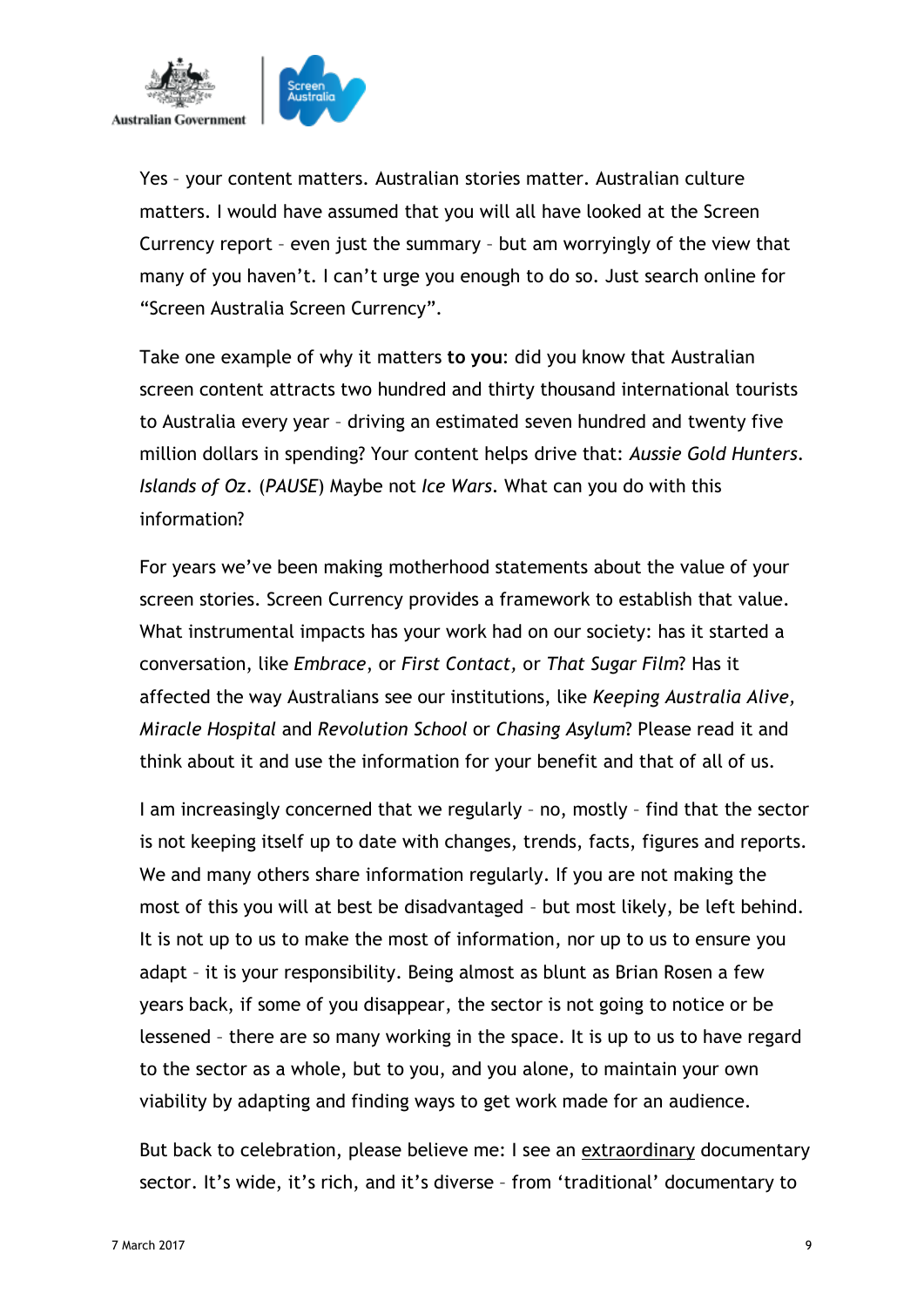

*Outback ER*. From *Islands of Oz* reaching out to new audiences to *Uranium: Twisting the Dragon's Tail* where Award winning producer teams up with the YouTube sensation talent of *Veritasium,* forming a new partnership that combines the best of old and new worlds.

With apologies to those who have heard what I have been saying for 3 years and who understand the crystal clear logic but I need to once more say, There continues to be great successes of different programmes and talent – especially in new formats. I need to stress that we will continue to move money and resources to this area and for the types of programming desired in this medium. We are tasked to assist stories being made for Australians. As traditional TV and film distribution plays increasingly to an aging demographic, we will want to, and be required to, look at things that speak to younger Australians. So if you are still thinking in an old-school way, you will be working in an ever-shrinking pond.

Last year I was proud to announce several initiatives. This included the Moment In History initiative with NITV, which has funded four documentaries around the question of constitutional recognition of Australia's Indigenous people. We're really excited by the footage we've seen – I think they will make a big impact. These are stories we "have" to be involved in.

And we also launched *Art Bites* with the ABC. Those projects are up on iview right now. They're really diverse, fascinating pieces with great reviews. I commend them to you. You'll enjoy them, you'll learn something – and you'll find some great new talent, too.

**And I'm very pleased to announce today that we're launching a second** *Art Bites* **program with the ABC**. What are we looking for? Something that's fresh and accessible, that looks at art with a new lens. We're looking for great talent: some of it new, or with new ideas of form and format and content.

And I want to thank and note all the state screen agencies, who are joining as funding partners for any projects selected within their states. It's wonderful to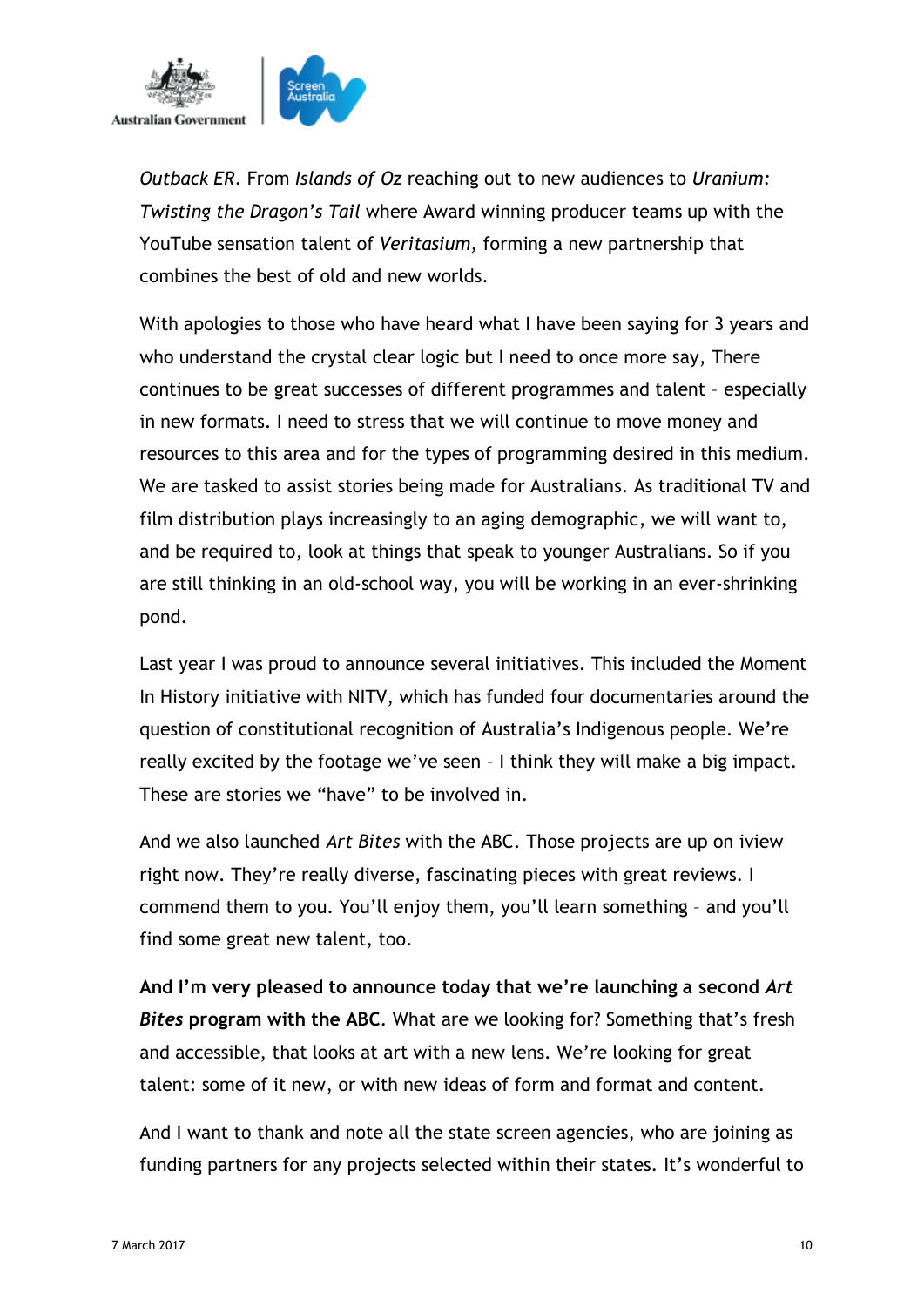

join together to encourage emerging and early-career talent to create intelligent, high-quality, shareable content that takes art and aims it at a new audience. Again, it's a way of the future, where we are teaming up to best leverage money and resources. Something you, and we, need to be doing more, and better.

And while initiatives like Art Bites give opportunities to emerging talent, I want to challenge new producers, and all producers, to recognise their potential and thing big.

We don't see fewer opportunities for you, and the stories you want to tell. We see more, and **bigger opportunities**. They might be harder to grasp, particularly if they're unfamiliar. But the rewards are so much greater now than they have ever been. If you have a niche story, you can tell that story to millions.

We all know Netflix has six billion dollars to spend on content this year – and there's much more than Netflix out there. Of course, you are competing with the world – but others in the world do not have the advantages we provide.

We offer a lot of support at markets and festivals – some of it specific to documentary. Last year, we supported a big delegation to a "Made In Australia" showcase at Hot Docs. Along with the usual market opportunities, thirteen films screened in and out of competition. Again, staying on my core message – how can you use this as a springboard, ditto all the other support we offer at markets and festivals?

Unfortunately, looking at the other side of my core message, we keep hearing two things at these events: foreign producers are extremely surprised at the level of support Australian taxpayers provide (as well as the lack of understanding and appreciation of it), and international buyers tell us that Australians do not follow up in anything like the manner or level of producers and pitchers from other less supported countries.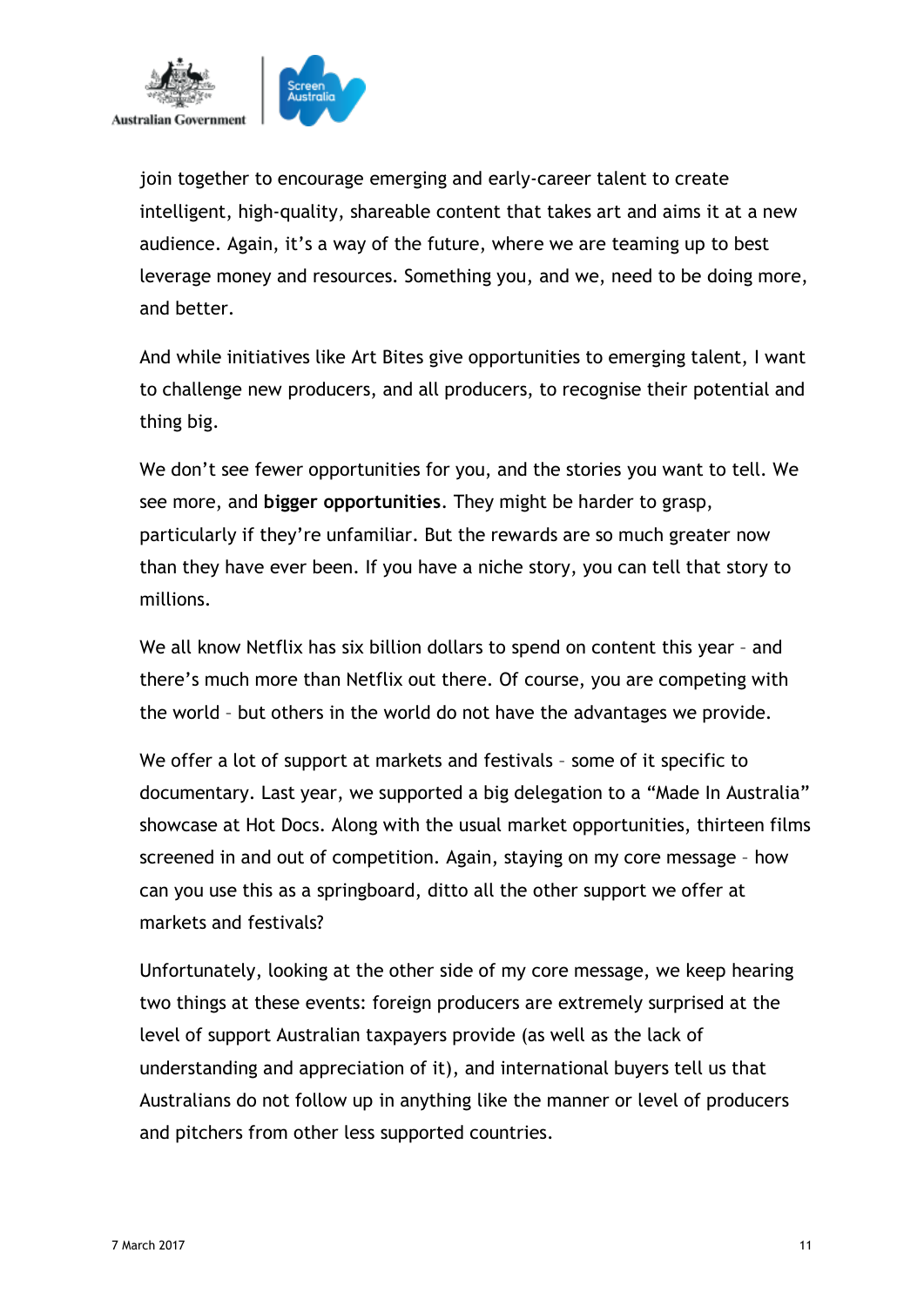

And of course, Markets and Festival are just some of the many ways we can – and do – help you. It's obvious we provide development and production funding, but did you know that:

- Enterprise support for people and businesses is, right now, helping to expand documentary distribution, attract philanthropic support and grow individual production companies;
- There's market intelligence to go with market support have you checked out our [www.australiaonscreen.com](http://www.australiaonscreen.com/) website, a great hub for filmmakers, sales agents and distributors;
- There's industry intel through our news pages and newsletter;
- Co-production treaties and opportunities we're very keen to help here, and doco makers are taking advantage. We can't wait for *Spookers*, *Wayne* and *The Kingdom: How Fungi Made Our World*;
- I mentioned the Moment in Time initiative, and our Indigenous department offers a range of support for Indigenous documentary makers and advice for those working with Indigenous communities. Are many of you aware just how much our Indigenous stories are valued in many countries? Do you think about how to leverage this interest – the Bangara Dance Company is as big as Cate Blanchett in Germany. Our ambassadors constantly talk to us about Indigenous content.
- And don't forget support from our Communications team, who give funded projects an enormous boost through our media contacts and social channels – if they hear about your success.

Work with us. Work with us early. And if you get our support – please celebrate it, because the publicity does matter.

And last – but definitely not least – there's the Producer Offset. It's been a boon to the producer. The most common thing we hear at markets and festivals is how fortunate Australians are to have support through Screen Australia and the Offsets.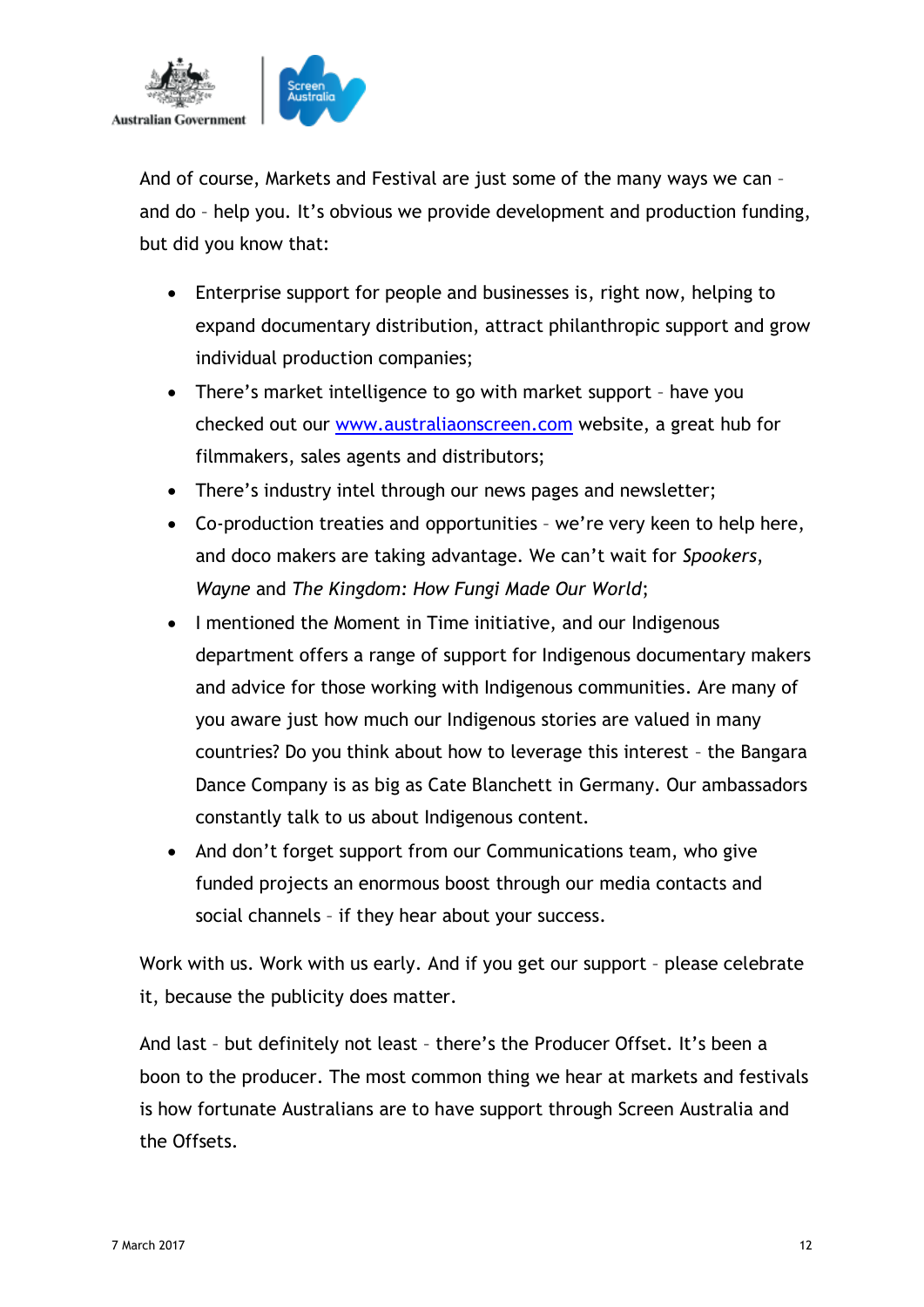

You're probably aware of what our Documentary unit can do, but we offer so **much more** than just funding. Work with us to take advantage of it.

So, what are **we** looking for?

Our filters are clear:

- Quality: it must be a great idea, with a great team, with a clear path to its audience.
- Culture: what does it say about us? How does it project Australia to the world?
- Innovation: how does it encourage you to try new things, and deliver a dividend to everyone? Does it drive you to embrace risks? And think beyond innovation in story telling – though we love that – think creatively about your funding and distribution.
- Diversity is also an important factor in decision making: and with applications up and funding levels down, we will apply those filters now more than ever. As I have said many times but say again, the audiences and distribution models have not stood still – so you can't, either. Our sector is fragmenting and becoming more and more global in many ways. If you are rooted forever in the traditional and established models, you will be left behind. If you are fully operating in the subsidy model, you are in real danger. If you want more than the Offset or PEP funding, it is not a given: you need to come to us with a project that meets those reasons to give out taxpayer money.

And we're looking for those who take good risks. Think about Kitty Green and the artistic risks she's taken with *Casting JonBenet* – and how she's used her previous work to get there.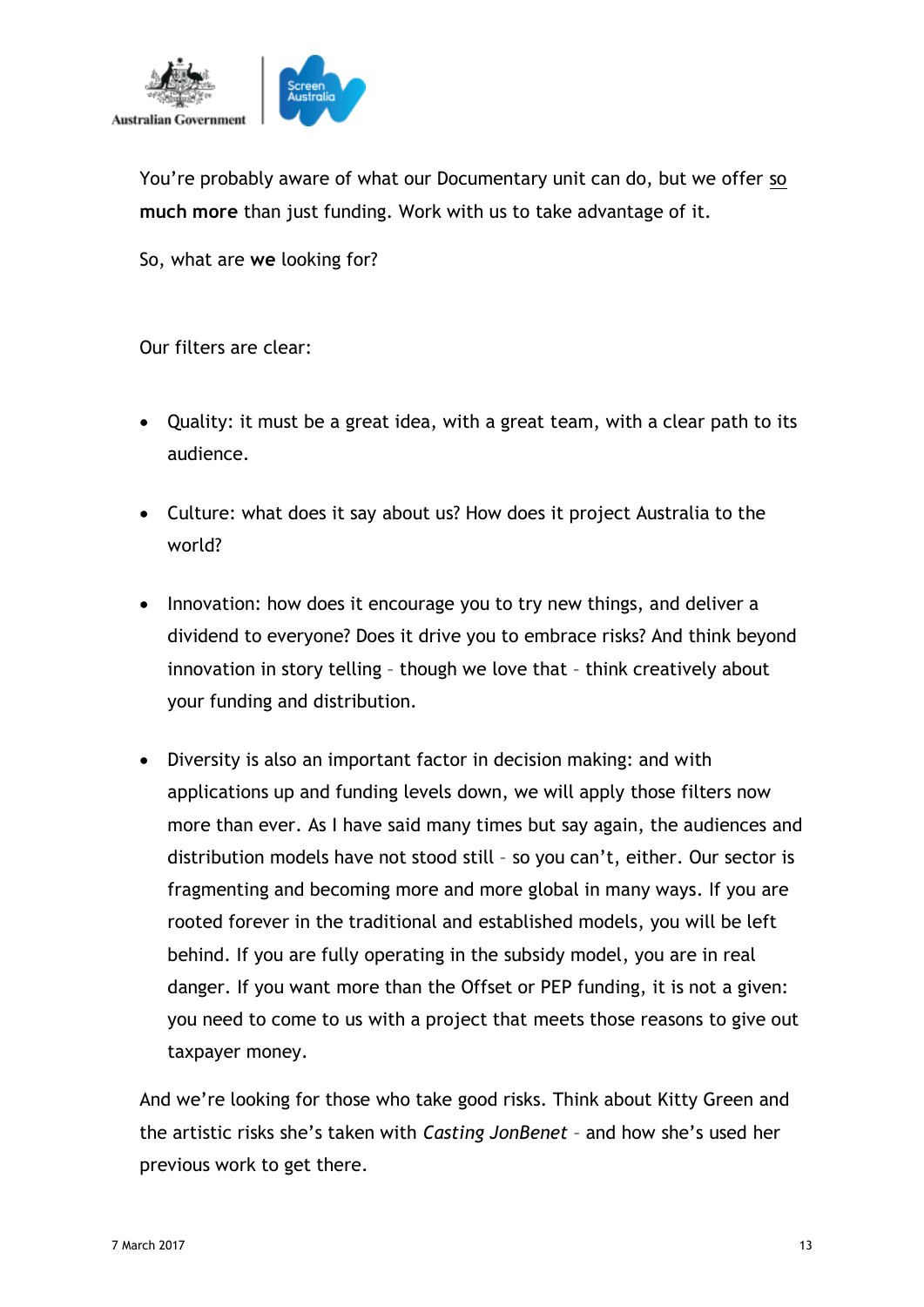

So whether your focus is universal – or microscopic – **take the risk and think big**. If you want Screen Australia funding – and not everyone does, something by the way I applaud and we will be looking to encourage more and more of – we're looking for quality, culture, innovation, and ambitious projects that see the world as it is: disrupted, changing, dangerous: but full of opportunity.

So think big. And **"think business"**. Does your finance plan for a project resemble one from 2007? Or even 2012? If that's your "business as usual" model, I'm afraid your business is unusual – and in danger of becoming scarce.

A project doesn't need the interstellar scale of *Living Universe* to "think big". But we're really impressed by some of the ways you are getting your projects to audiences – and getting some income back at the same time.

Media Stockade's *Call Me Dad* has had over 70 screenings to community groups, parliamentary groups and to key influencers – like the Victorian Department of Justice and the New South Wales Police.

Stranger Than Fiction cut a feature documentary from the four-part ABC series *David Stratton: A Cinematic Life*, with both coming out this year.

Ray Pedretti, through his Western Australian companies, has partnered directly with international financiers and distributors for his particular brand of documentary – which usually involves things which will kill you.

These projects are working outside the usual systems. They offer something people want, in a way they can access it and pay for it. Think the same way, domestically, and internationally.

We see a lot of proposals. We see a lot of deals. And we see that some old habits are dying hard for a worryingly high number of you. I say again: public money from public broadcasters, from us, from other government agencies, will not keep you alive. And neither will Newstart.

And here is the message I hate to give, but *must* give: **even if your project ticks all our boxes, we** *might* **have to turn it down**.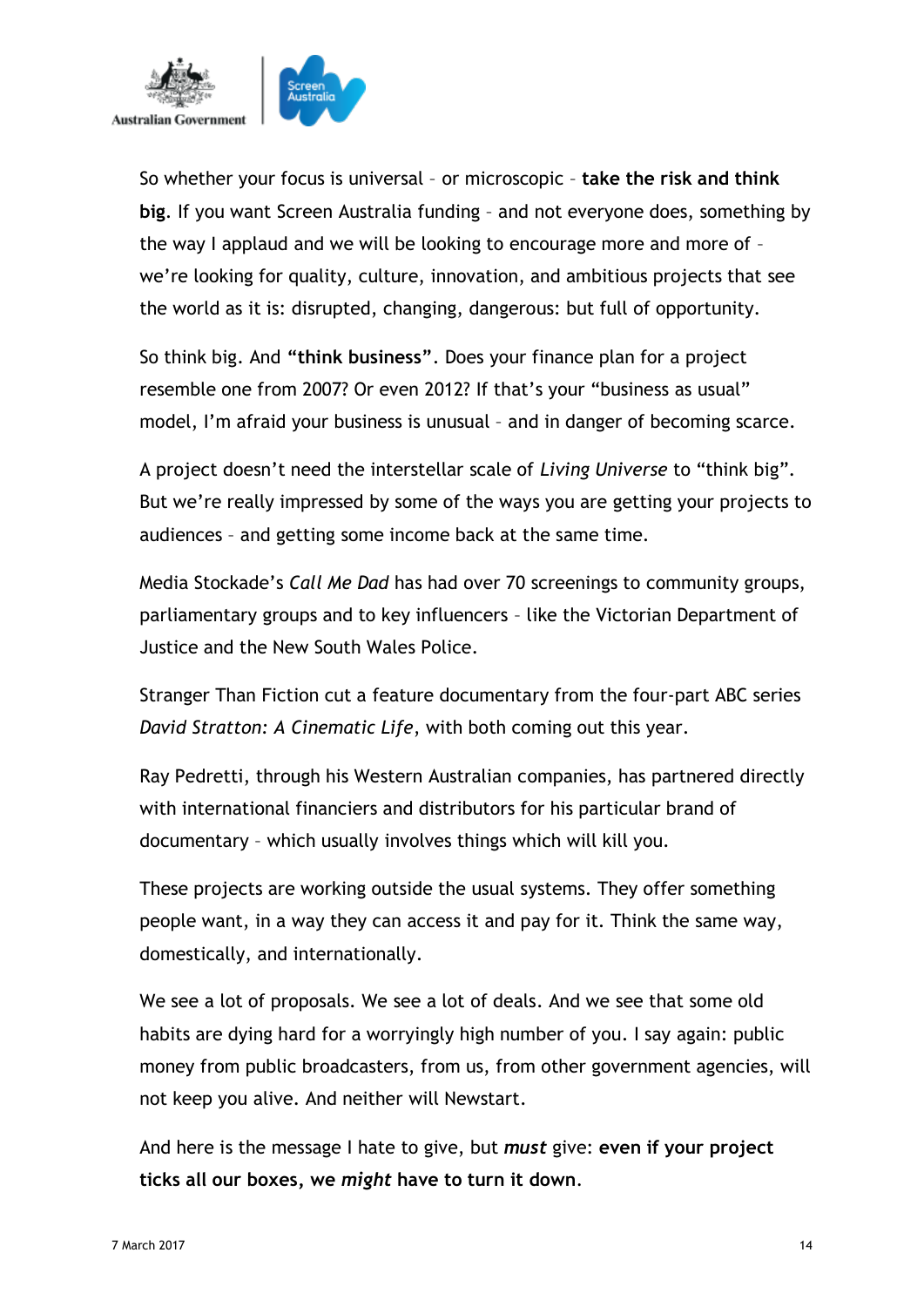

We don't have the money to fund everything we want.

We have to look at our whole slate, and make sure it is balanced across a range of factors.

That means that for every round, we make very tough decisions. We see a lot of proposals. Some aren't great. Some *are* great. Some are *fantastic*. And we have to choose, and do the best we can to cater for a range of content and viewers.

That's why we exist. The audience. We are not here to keep you in business.

So **please** know that we will give you and your projects the best chance that we can – but that's all we can promise. So please: think beyond us and think business.

A simple example: are you looking at what's working on commercial broadcasters and adapting your slate? *Islands of Oz* worked with Martin Clunes, so why not look at the success of *800 Words* and see what New Zealand-based stories you could pitch to Channel Seven?

I worked with John Smithson on the release of *Touching the Void*. John's now produced *Sherpa* and *127 Hours*. John's company Arrow Media also produces *Ultimate Airport Dubai*. That underwrites his tilts at Academy Awards. It doesn't matter how many awards you have: the best producers are proactive entrepreneurs.

Look at John Battsek, here at AIDC. He works across multiple story strands. I've worked with John. If John moved to Australia and started afresh here, I don't think John would be doing what we know some of you are doing. John knows that he can't eat his awards.

There might be some in the room who can survive on passion projects alone. I'd be shocked if you can do it for very long. I know we have documentary makers who've made amazing work in the past that are not working now. I wish it were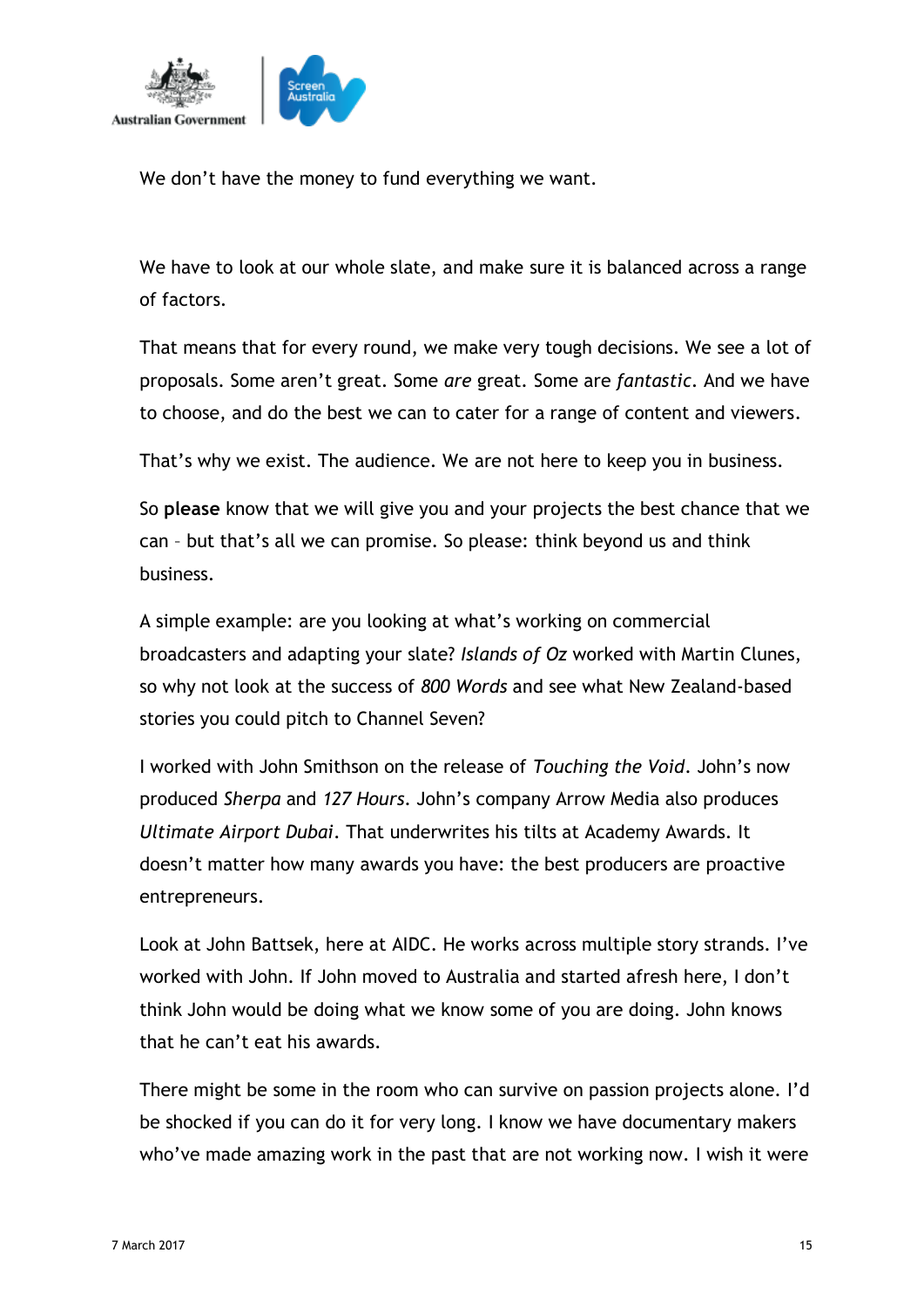

different. But understand that this is not unique to Australia: there are Academy Award winners throughout the world in the same situation.

And please don't feel **persecuted**: from patronage poetry to artists painting beautiful portraits of rich ugly people, I suspect that creative people have been businesspeople since they created a market for art to thrive.

And if you don't have the scale to do this – it's time to think of partnerships – here, and abroad. It's no secret that we think this is the way to go. This conference could be a place to start.

Of course, you need to think about this carefully. Choose your partners and process deliberately. Prepare for a partnership like one would do for a marriage:

- Find someone with similar interests, but not too similar;
- Don't date around behind their back:
- If you think you'll make millions, get a good pre-nup; and
- Even after death, the name lives on, so you better get that right from the start.

But, seriously – if you're not doing this, are you giving yourself the best chance to face the future?

When you're thinking about your partnerships - think about the diversity of your team. Firstly – what roles do you have for women? I don't generally talk about gender as a "diversity" issue – given that women make up a majority of the population, I don't want to imply that I see women as a minority group. But your team will be better with a diversity of views, and we still see too many all-straight, white, middle-aged, able-bodied male teams continually coming in for funding – oddly enough, with projects that are often quite similar.

Do you work with people of different ages, from different cultural backgrounds, from the country *and* the city? Do you know what LGBTQI means and who it covers? Did you know that eighteen per cent of Australians have a disability?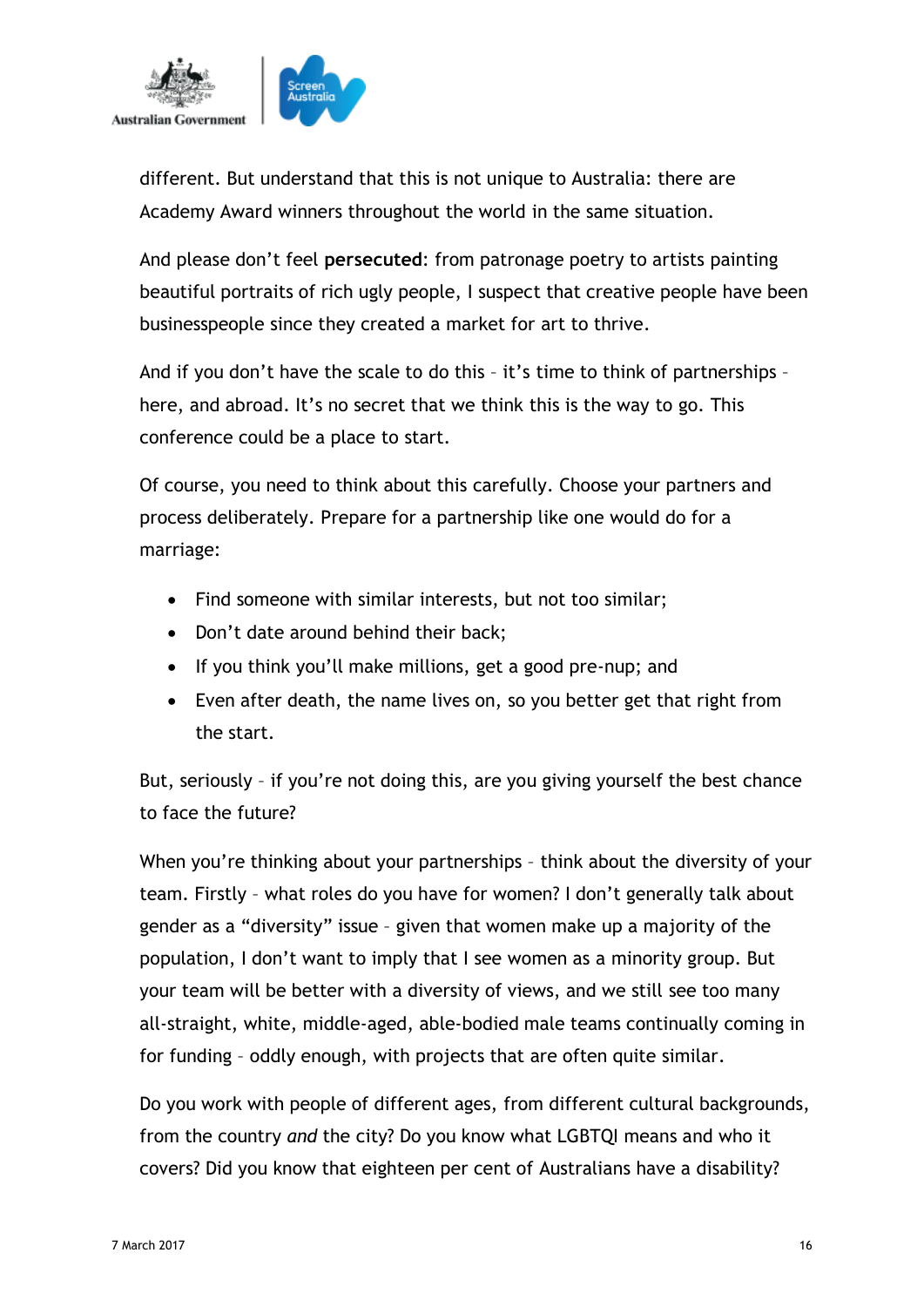

Some of those people already work in the screen sector, and you might not know it. We all need new points of view, new stories to tell, new audiences to reach – all of which can also bring new funding and/or revenue sources.

Diversity makes sense, morally, culturally, creatively, and commercially. And please understand: audiences look for new talent. We look for new talent, new ideas, new ways of seeing the world. You should, too.

I've already cited some wonderful women in the documentary sector. But we are very aware that women can find it hard to break through.

I'm delighted, therefore, to announce a new opportunity for emerging female directors – **Doco180**.

Again we are looking for new partners and new opportunities all the time. In this one we're partnering with News Limited's forthcoming "With Her In Mind Network" to fund six female directors to make 180-second documentaries, perfect for social sharing and online viewing. Each project will be designed to make the viewer 'do a 180' on a topic that is relevant to contemporary Australian women. The films will be available for free on [www.whimn.com.au.](http://www.whimn.com.au/)

We want social media-friendly works that take a single idea and start a conversation. We're looking for early-career women with something to say and the talent to say it. You decide how to use the 180 seconds – we want different tones, styles and methods. Surprise us.

Here's a video that we're pushing out to our social networks right after this session. Please share it around.

Applications open tomorrow, on International Women's Day. Check out our website for details.

I'm really excited about this partnership. I tell people – a lot – to think about the audience from the start. This initiative provides an audience and it could be a launching pad to bigger things. I honestly don't know what we'll get. And I can't wait to see it.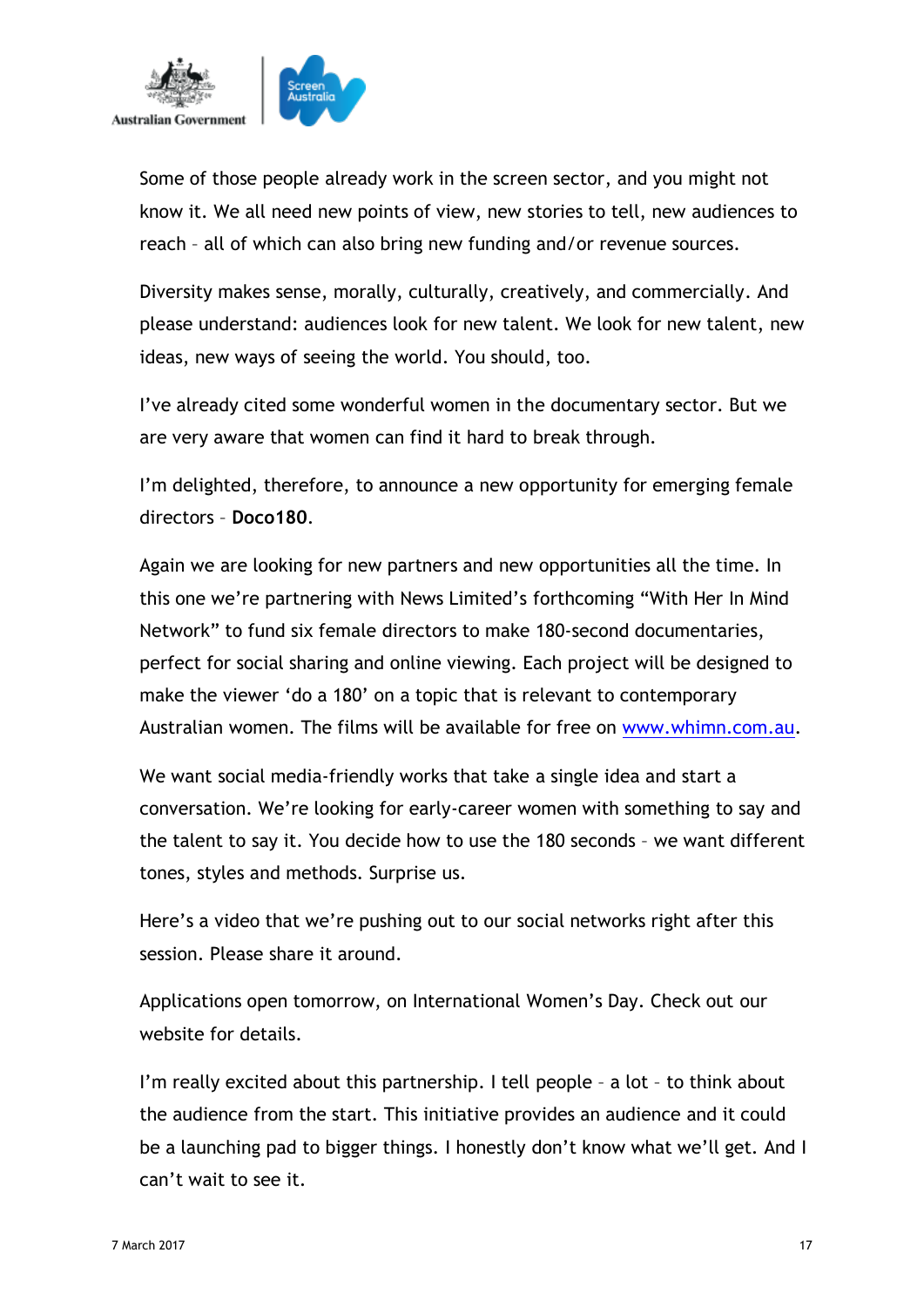

To reach the audience – the **whole** audience, not just the old audience – you need to understand the audience. And **it's time to think "audience first".**

Again – the audience is why Screen Australia exists. I hate to say it – but many of you don't want to see this. Taxpayer support is about stories for the audience, not you, or your particular individual business. Yes, we want to help sustainable screen businesses, but that's ultimately because those businesses provide better stories. We're looking for projects that from their very first step, are preparing, building, even collaborating with their audience.

This is also where having the right team launches you into new territory. Do you have a diverse team that can think with the audience? Do your partnerships cover your blind spots? Are you catering for younger Australians? Are you looking for talent like Derek Muller? Don't bring us a copy – the 'less-good' version. Think forward. And understand that we are platform agnostic. We go where audiences go, and where they are already.

From *Embrace*, *Call Me Dad* and *I Will Not Be Silenced*, to *My Year 12 Life* and *Motorkite Dreaming* and *Mighty Car Mods*, we're looking for projects that have a clear path to an audience, in all of its weird and wonderful and individual forms. Some of the things we've funded have worked okay. Some have worked spectacularly well. They all serve as cast studies for you – check out our Intel pages, our blog articles, have a chat to our investment managers, and business and audience team.

But please know that we're doing our best to bring the audience to you.

Apart from our Comms team and social channels, please use and promote our Screen Guide. It's a place where audiences can find your film and in one click, be sent to a TVOD or SVOD site to watch it – and pay you to watch it.

If you haven't used the Screen Guide yet – if you don't know if your productions are on it – please visit it and use the links. It's also a great way to find all that amazing work I've mentioned this morning.